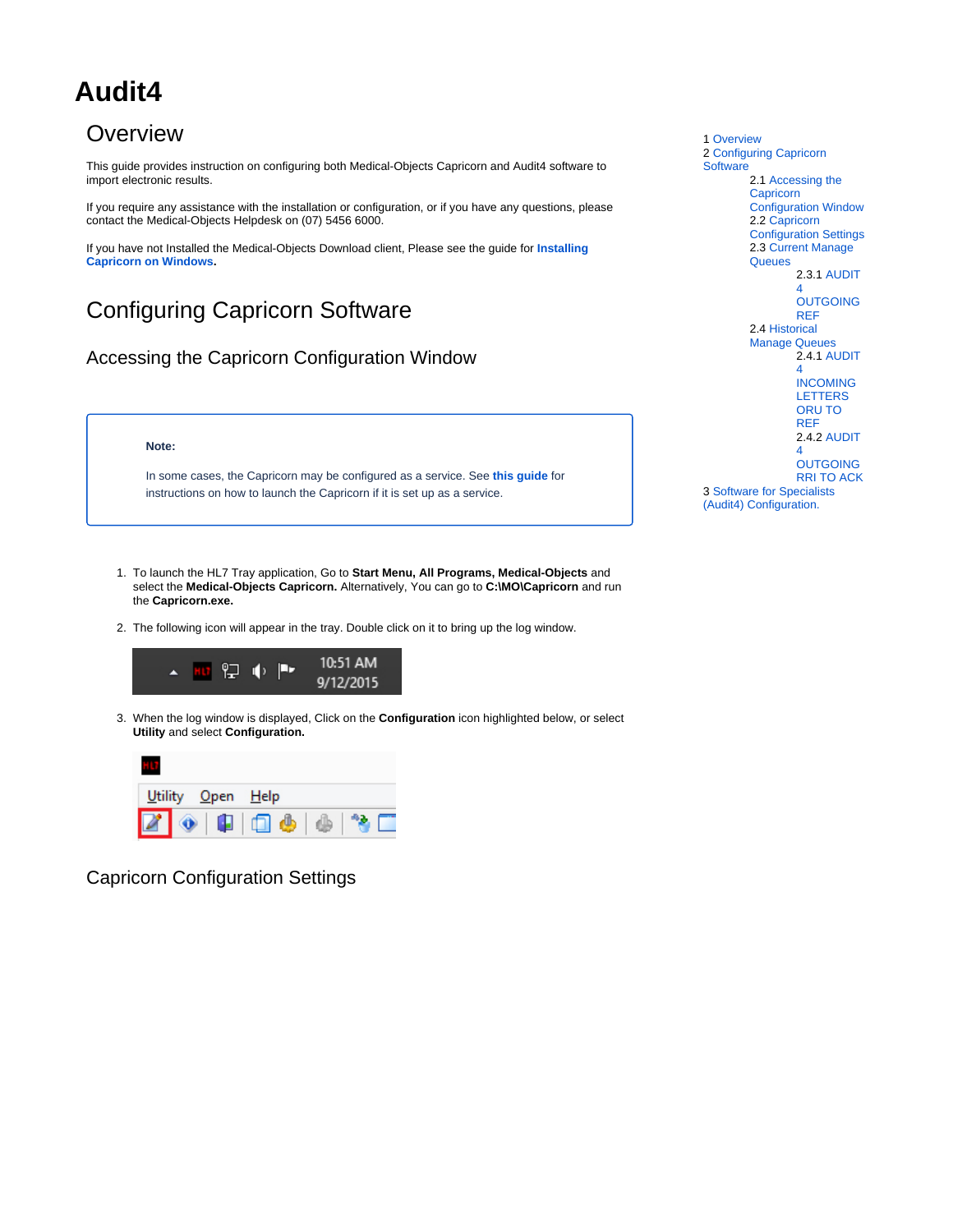#### 1. Click on **Ack Management.**

| Ack Management<br>Enter search text<br>Convert PMS Acks to generic Ack format<br>Ack Management<br>Folder for Acks created by this practices PMS (Receivers)<br><b>Anonymous Users</b><br>C: \Inpath\MO\ACKs\ACKsOutgoing<br>Auto-Upgrade<br><b>Custom Messages</b><br>D Export Application Ades<br>Data Repository<br>Demographic Source<br>Folder to save external Acks for PMS (Senders only)<br><b>Display Segments</b><br>C: \Inpath\MO\Acks\AcksIncoming<br><b>Editing Defaults</b><br><b>ELS</b><br>Export all inbound Acks to the DEST ACK folder<br><b>File Extensions</b><br>Forward copies to<br><b>GNUPG Setup</b><br><b>HTTP Client</b><br><b>Integration Options</b><br><b>LLP Listeners</b><br>Local Network Domain<br>Logging<br><b>Manage Oueues</b><br>Message Src Exceptions<br><b>Nexus Proxy Settings</b><br><b>Online Applications</b><br><b>Order Management</b><br><b>Order Recipients</b><br><b>Order Routing</b><br>PGP Configuration<br>PKI Configuration<br><b>Practice Identifiers</b><br><b>Regional Options</b><br>Report scanning<br><b>Satellite FHR</b><br>Scheduled Tasks<br>Server Group Manager<br><b>Server Parameters</b><br>Server Setup<br>Servers to Route to<br>Service Configuration<br><b>Setup Global Parameters</b><br><b>Setup Routing Details</b><br>SMD Agent<br>Snomed Lookup<br>Specific Servers<br><b>TLS Servers</b><br><b>Upgrade Applications</b><br><b>Upgrade Users</b><br><b>Users and Passwords</b><br><b>Vendor Access</b> |        |
|-----------------------------------------------------------------------------------------------------------------------------------------------------------------------------------------------------------------------------------------------------------------------------------------------------------------------------------------------------------------------------------------------------------------------------------------------------------------------------------------------------------------------------------------------------------------------------------------------------------------------------------------------------------------------------------------------------------------------------------------------------------------------------------------------------------------------------------------------------------------------------------------------------------------------------------------------------------------------------------------------------------------------------------------------------------------------------------------------------------------------------------------------------------------------------------------------------------------------------------------------------------------------------------------------------------------------------------------------------------------------------------------------------------------------------------------------------------------------------------------|--------|
|                                                                                                                                                                                                                                                                                                                                                                                                                                                                                                                                                                                                                                                                                                                                                                                                                                                                                                                                                                                                                                                                                                                                                                                                                                                                                                                                                                                                                                                                                         |        |
|                                                                                                                                                                                                                                                                                                                                                                                                                                                                                                                                                                                                                                                                                                                                                                                                                                                                                                                                                                                                                                                                                                                                                                                                                                                                                                                                                                                                                                                                                         |        |
|                                                                                                                                                                                                                                                                                                                                                                                                                                                                                                                                                                                                                                                                                                                                                                                                                                                                                                                                                                                                                                                                                                                                                                                                                                                                                                                                                                                                                                                                                         |        |
|                                                                                                                                                                                                                                                                                                                                                                                                                                                                                                                                                                                                                                                                                                                                                                                                                                                                                                                                                                                                                                                                                                                                                                                                                                                                                                                                                                                                                                                                                         |        |
|                                                                                                                                                                                                                                                                                                                                                                                                                                                                                                                                                                                                                                                                                                                                                                                                                                                                                                                                                                                                                                                                                                                                                                                                                                                                                                                                                                                                                                                                                         |        |
|                                                                                                                                                                                                                                                                                                                                                                                                                                                                                                                                                                                                                                                                                                                                                                                                                                                                                                                                                                                                                                                                                                                                                                                                                                                                                                                                                                                                                                                                                         |        |
|                                                                                                                                                                                                                                                                                                                                                                                                                                                                                                                                                                                                                                                                                                                                                                                                                                                                                                                                                                                                                                                                                                                                                                                                                                                                                                                                                                                                                                                                                         | ۵      |
|                                                                                                                                                                                                                                                                                                                                                                                                                                                                                                                                                                                                                                                                                                                                                                                                                                                                                                                                                                                                                                                                                                                                                                                                                                                                                                                                                                                                                                                                                         |        |
|                                                                                                                                                                                                                                                                                                                                                                                                                                                                                                                                                                                                                                                                                                                                                                                                                                                                                                                                                                                                                                                                                                                                                                                                                                                                                                                                                                                                                                                                                         |        |
|                                                                                                                                                                                                                                                                                                                                                                                                                                                                                                                                                                                                                                                                                                                                                                                                                                                                                                                                                                                                                                                                                                                                                                                                                                                                                                                                                                                                                                                                                         |        |
|                                                                                                                                                                                                                                                                                                                                                                                                                                                                                                                                                                                                                                                                                                                                                                                                                                                                                                                                                                                                                                                                                                                                                                                                                                                                                                                                                                                                                                                                                         |        |
|                                                                                                                                                                                                                                                                                                                                                                                                                                                                                                                                                                                                                                                                                                                                                                                                                                                                                                                                                                                                                                                                                                                                                                                                                                                                                                                                                                                                                                                                                         |        |
|                                                                                                                                                                                                                                                                                                                                                                                                                                                                                                                                                                                                                                                                                                                                                                                                                                                                                                                                                                                                                                                                                                                                                                                                                                                                                                                                                                                                                                                                                         |        |
|                                                                                                                                                                                                                                                                                                                                                                                                                                                                                                                                                                                                                                                                                                                                                                                                                                                                                                                                                                                                                                                                                                                                                                                                                                                                                                                                                                                                                                                                                         |        |
|                                                                                                                                                                                                                                                                                                                                                                                                                                                                                                                                                                                                                                                                                                                                                                                                                                                                                                                                                                                                                                                                                                                                                                                                                                                                                                                                                                                                                                                                                         |        |
|                                                                                                                                                                                                                                                                                                                                                                                                                                                                                                                                                                                                                                                                                                                                                                                                                                                                                                                                                                                                                                                                                                                                                                                                                                                                                                                                                                                                                                                                                         |        |
|                                                                                                                                                                                                                                                                                                                                                                                                                                                                                                                                                                                                                                                                                                                                                                                                                                                                                                                                                                                                                                                                                                                                                                                                                                                                                                                                                                                                                                                                                         |        |
|                                                                                                                                                                                                                                                                                                                                                                                                                                                                                                                                                                                                                                                                                                                                                                                                                                                                                                                                                                                                                                                                                                                                                                                                                                                                                                                                                                                                                                                                                         |        |
|                                                                                                                                                                                                                                                                                                                                                                                                                                                                                                                                                                                                                                                                                                                                                                                                                                                                                                                                                                                                                                                                                                                                                                                                                                                                                                                                                                                                                                                                                         |        |
|                                                                                                                                                                                                                                                                                                                                                                                                                                                                                                                                                                                                                                                                                                                                                                                                                                                                                                                                                                                                                                                                                                                                                                                                                                                                                                                                                                                                                                                                                         |        |
|                                                                                                                                                                                                                                                                                                                                                                                                                                                                                                                                                                                                                                                                                                                                                                                                                                                                                                                                                                                                                                                                                                                                                                                                                                                                                                                                                                                                                                                                                         |        |
|                                                                                                                                                                                                                                                                                                                                                                                                                                                                                                                                                                                                                                                                                                                                                                                                                                                                                                                                                                                                                                                                                                                                                                                                                                                                                                                                                                                                                                                                                         |        |
|                                                                                                                                                                                                                                                                                                                                                                                                                                                                                                                                                                                                                                                                                                                                                                                                                                                                                                                                                                                                                                                                                                                                                                                                                                                                                                                                                                                                                                                                                         |        |
|                                                                                                                                                                                                                                                                                                                                                                                                                                                                                                                                                                                                                                                                                                                                                                                                                                                                                                                                                                                                                                                                                                                                                                                                                                                                                                                                                                                                                                                                                         |        |
|                                                                                                                                                                                                                                                                                                                                                                                                                                                                                                                                                                                                                                                                                                                                                                                                                                                                                                                                                                                                                                                                                                                                                                                                                                                                                                                                                                                                                                                                                         |        |
|                                                                                                                                                                                                                                                                                                                                                                                                                                                                                                                                                                                                                                                                                                                                                                                                                                                                                                                                                                                                                                                                                                                                                                                                                                                                                                                                                                                                                                                                                         |        |
|                                                                                                                                                                                                                                                                                                                                                                                                                                                                                                                                                                                                                                                                                                                                                                                                                                                                                                                                                                                                                                                                                                                                                                                                                                                                                                                                                                                                                                                                                         |        |
|                                                                                                                                                                                                                                                                                                                                                                                                                                                                                                                                                                                                                                                                                                                                                                                                                                                                                                                                                                                                                                                                                                                                                                                                                                                                                                                                                                                                                                                                                         |        |
|                                                                                                                                                                                                                                                                                                                                                                                                                                                                                                                                                                                                                                                                                                                                                                                                                                                                                                                                                                                                                                                                                                                                                                                                                                                                                                                                                                                                                                                                                         |        |
|                                                                                                                                                                                                                                                                                                                                                                                                                                                                                                                                                                                                                                                                                                                                                                                                                                                                                                                                                                                                                                                                                                                                                                                                                                                                                                                                                                                                                                                                                         |        |
|                                                                                                                                                                                                                                                                                                                                                                                                                                                                                                                                                                                                                                                                                                                                                                                                                                                                                                                                                                                                                                                                                                                                                                                                                                                                                                                                                                                                                                                                                         |        |
|                                                                                                                                                                                                                                                                                                                                                                                                                                                                                                                                                                                                                                                                                                                                                                                                                                                                                                                                                                                                                                                                                                                                                                                                                                                                                                                                                                                                                                                                                         |        |
|                                                                                                                                                                                                                                                                                                                                                                                                                                                                                                                                                                                                                                                                                                                                                                                                                                                                                                                                                                                                                                                                                                                                                                                                                                                                                                                                                                                                                                                                                         |        |
|                                                                                                                                                                                                                                                                                                                                                                                                                                                                                                                                                                                                                                                                                                                                                                                                                                                                                                                                                                                                                                                                                                                                                                                                                                                                                                                                                                                                                                                                                         |        |
|                                                                                                                                                                                                                                                                                                                                                                                                                                                                                                                                                                                                                                                                                                                                                                                                                                                                                                                                                                                                                                                                                                                                                                                                                                                                                                                                                                                                                                                                                         |        |
|                                                                                                                                                                                                                                                                                                                                                                                                                                                                                                                                                                                                                                                                                                                                                                                                                                                                                                                                                                                                                                                                                                                                                                                                                                                                                                                                                                                                                                                                                         |        |
|                                                                                                                                                                                                                                                                                                                                                                                                                                                                                                                                                                                                                                                                                                                                                                                                                                                                                                                                                                                                                                                                                                                                                                                                                                                                                                                                                                                                                                                                                         |        |
|                                                                                                                                                                                                                                                                                                                                                                                                                                                                                                                                                                                                                                                                                                                                                                                                                                                                                                                                                                                                                                                                                                                                                                                                                                                                                                                                                                                                                                                                                         |        |
|                                                                                                                                                                                                                                                                                                                                                                                                                                                                                                                                                                                                                                                                                                                                                                                                                                                                                                                                                                                                                                                                                                                                                                                                                                                                                                                                                                                                                                                                                         |        |
|                                                                                                                                                                                                                                                                                                                                                                                                                                                                                                                                                                                                                                                                                                                                                                                                                                                                                                                                                                                                                                                                                                                                                                                                                                                                                                                                                                                                                                                                                         |        |
|                                                                                                                                                                                                                                                                                                                                                                                                                                                                                                                                                                                                                                                                                                                                                                                                                                                                                                                                                                                                                                                                                                                                                                                                                                                                                                                                                                                                                                                                                         |        |
|                                                                                                                                                                                                                                                                                                                                                                                                                                                                                                                                                                                                                                                                                                                                                                                                                                                                                                                                                                                                                                                                                                                                                                                                                                                                                                                                                                                                                                                                                         |        |
|                                                                                                                                                                                                                                                                                                                                                                                                                                                                                                                                                                                                                                                                                                                                                                                                                                                                                                                                                                                                                                                                                                                                                                                                                                                                                                                                                                                                                                                                                         |        |
| <b>Web Access</b>                                                                                                                                                                                                                                                                                                                                                                                                                                                                                                                                                                                                                                                                                                                                                                                                                                                                                                                                                                                                                                                                                                                                                                                                                                                                                                                                                                                                                                                                       |        |
| X509 Cert renewal                                                                                                                                                                                                                                                                                                                                                                                                                                                                                                                                                                                                                                                                                                                                                                                                                                                                                                                                                                                                                                                                                                                                                                                                                                                                                                                                                                                                                                                                       |        |
| X509 Organisation Cert                                                                                                                                                                                                                                                                                                                                                                                                                                                                                                                                                                                                                                                                                                                                                                                                                                                                                                                                                                                                                                                                                                                                                                                                                                                                                                                                                                                                                                                                  |        |
| XCN Fix                                                                                                                                                                                                                                                                                                                                                                                                                                                                                                                                                                                                                                                                                                                                                                                                                                                                                                                                                                                                                                                                                                                                                                                                                                                                                                                                                                                                                                                                                 |        |
|                                                                                                                                                                                                                                                                                                                                                                                                                                                                                                                                                                                                                                                                                                                                                                                                                                                                                                                                                                                                                                                                                                                                                                                                                                                                                                                                                                                                                                                                                         |        |
|                                                                                                                                                                                                                                                                                                                                                                                                                                                                                                                                                                                                                                                                                                                                                                                                                                                                                                                                                                                                                                                                                                                                                                                                                                                                                                                                                                                                                                                                                         |        |
| $\alpha$<br>Help<br>Apply                                                                                                                                                                                                                                                                                                                                                                                                                                                                                                                                                                                                                                                                                                                                                                                                                                                                                                                                                                                                                                                                                                                                                                                                                                                                                                                                                                                                                                                               | Cancel |

#### 2. Set the **ACK Management** Receivers path as below:

```
(Capricorn installed on an Audit 4 Server machine ) --
> C:\Inpath\MO\ACKs\ACKsOutgoing
(Capricorn installed on an Audit 4 client machine --
> \backslash\Set{Spec}\Inpath\MO\ACKs\ACKsOutgoing
```
#### 2.1 Check **Export Application Acks**.

2.2 Set the **ACK Management** Senders Only path as below:

```
(Capricorn installed on an Audit 4 Server machine ) --
> C:\Inpath\MO\Acks\AcksIncoming
(Capricorn installed on an Audit 4 client machine --
> \backslash\text{Inpath}\M0\backslash\text{Acknowledences}
```
#### **Note:**

If the folder does not exist, you must create it.

- 3. Click on **Integration Options.**
	- 3.1 Check that the **Incoming Modifier** is set to **Audit4.**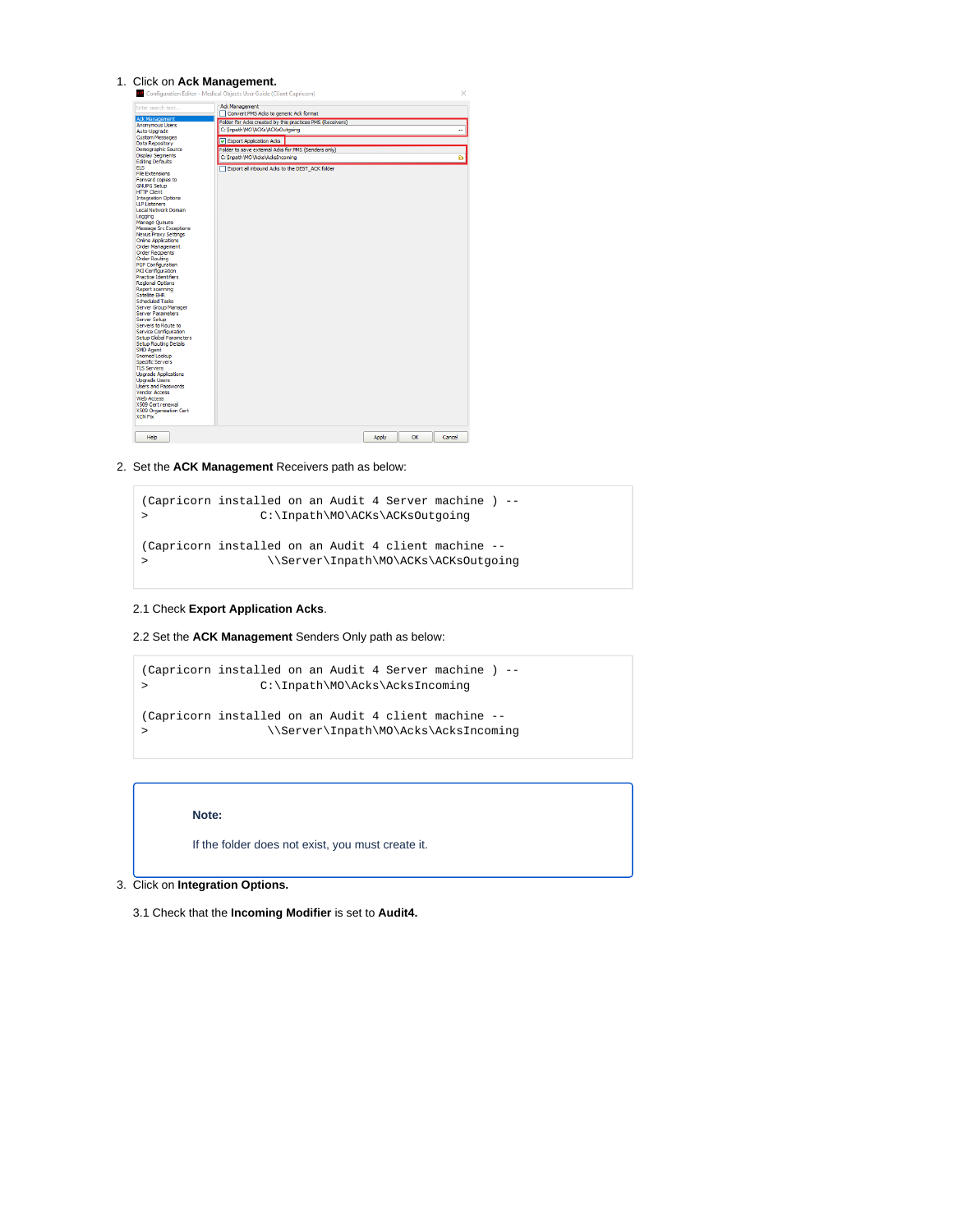

4. Select **Server Parameters** from the left panel.



5. The paths above are set as follows:

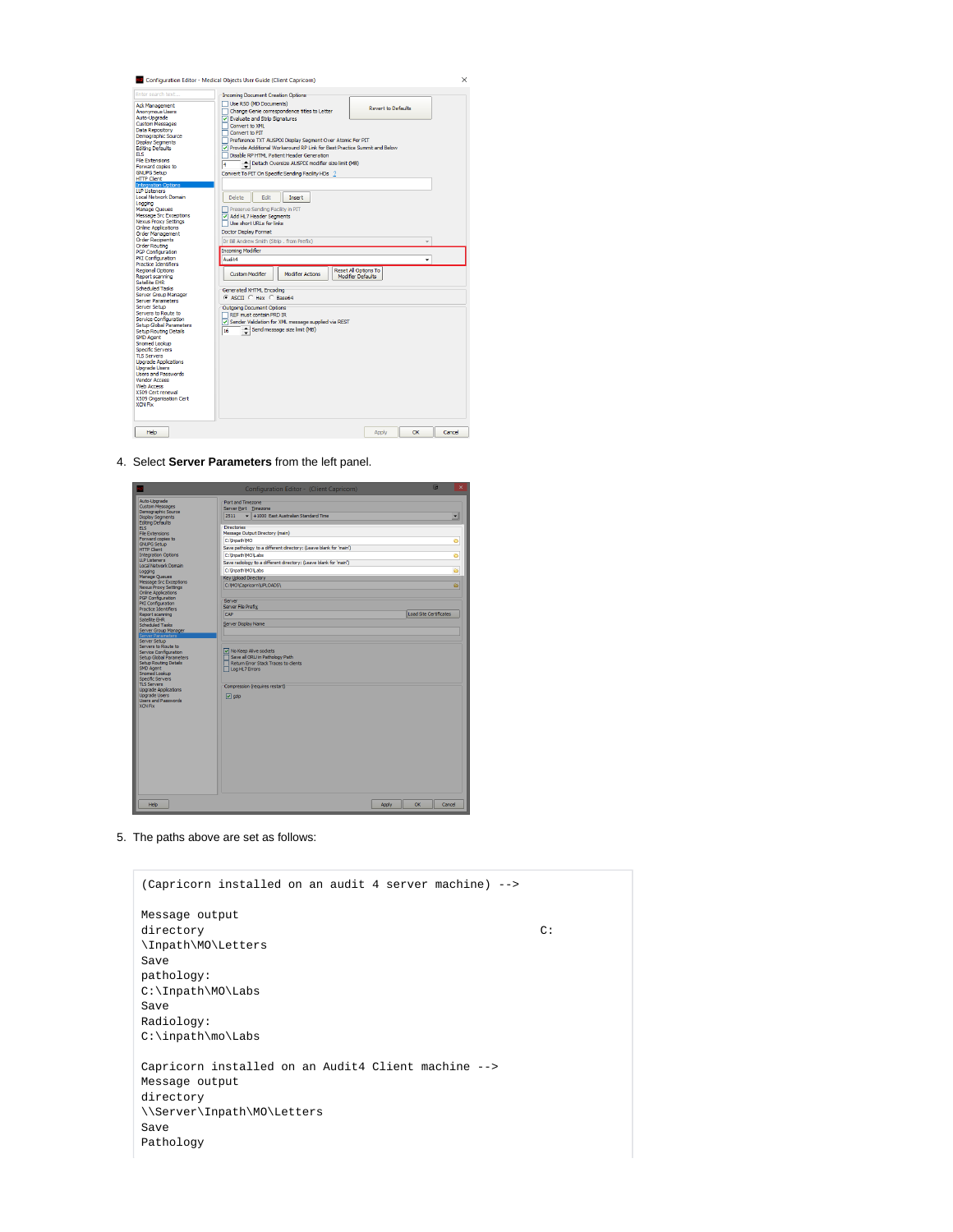\\Server\Inpath\MO\Labs Save Radiology \\Server\Inpath\MO\Labs

6. Make sure that **Save All ORU In Pathology** path is **UNTICKED**.

 $\boxed{\checkmark}$  No Keep Alive sockets ⊙ No Keep Alive sockets<br>□ Save all ORU in Pathology Path<br>□ Return Error Stack Traces to cli Return Error Stack Traces to clients  $\Box$  Log HL7 Errors

Compression (requires restart)

**Note:**

If the folder does not exist, you must create it.

**Note:**

It is important that these folders only exist on one PC (Usually always the server) as they can cause conflicts.

7. Complete the **Manage Queues** section below.

### <span id="page-3-0"></span>Current Manage Queues

### <span id="page-3-1"></span>**AUDIT4 OUTGOING REF**

- 1. On the **Manage Queues** screen, click **Add.**
- 2. On the **Queue Setup** screen, name the queue and set its base directory.

| Queue Setup                | ×      |
|----------------------------|--------|
| Queue name                 |        |
| <b>AUDIT4 OUTGOING REF</b> |        |
| <b>Base Directory</b>      |        |
| C:\Inpath\MO\Out           | e      |
| ОК                         | Cancel |

3. Enter the details as outlined below.

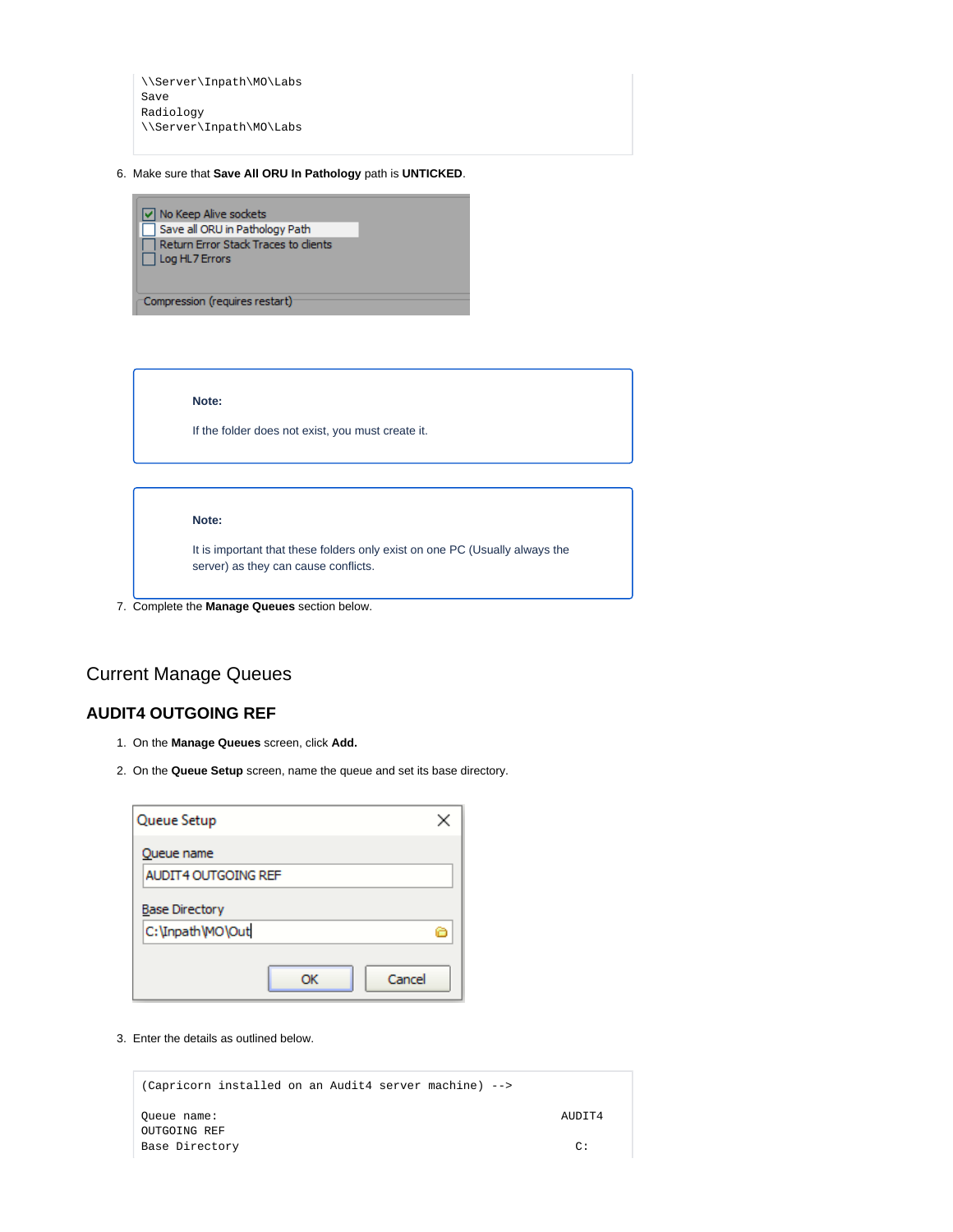| \Inpath\MO\Out\                                                           |        |
|---------------------------------------------------------------------------|--------|
| (Capricorn installed on an Audit 4 client machine) -->                    |        |
| Oueue name:<br>OUTGOING REF<br>Base directory:<br>\\Server\Inpath\MO\Out\ | AUDIT4 |

4. Click **OK** on the queue setup, click the queue named **AUDIT4 OUTGOING REF** in the queues to watch for messages and click on **Setup** at the bottom of the configuration window.



5. On the right hand side, click on **Add.** You can search the decorators by typing in their name. Select the decorators listed below:

| Route with Capricorn  | Νo         |
|-----------------------|------------|
| additional settings.  |            |
| Expand MO Routing IDs | No         |
| additional settings.  |            |
| Specify file mask     | Additional |
| settings required.    |            |
|                       |            |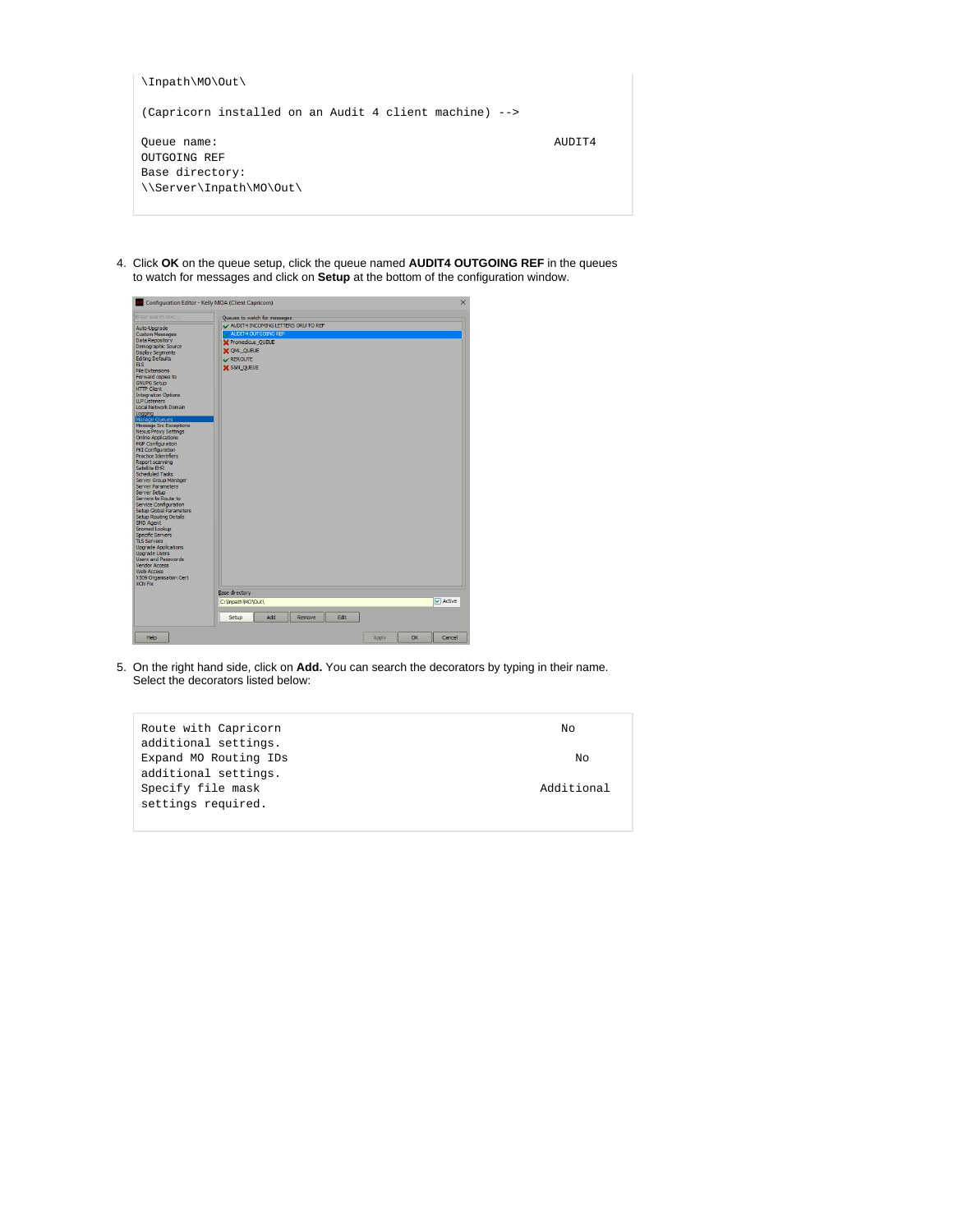|                                                                                                                                                                                                                                                                                                                                                                                                                                                                                                                                                 | Select | liic |        | × |
|-------------------------------------------------------------------------------------------------------------------------------------------------------------------------------------------------------------------------------------------------------------------------------------------------------------------------------------------------------------------------------------------------------------------------------------------------------------------------------------------------------------------------------------------------|--------|------|--------|---|
| Select the Message Decorator<br>Filter:                                                                                                                                                                                                                                                                                                                                                                                                                                                                                                         |        |      |        |   |
| Ack modifier<br>Add HTML Display Segment<br>Add PIT Display Segment<br><b>ADT to ORU Decorator</b><br>Append Sending Facility to Report Title<br>Apply CSV File against Templates<br>Apply CSV Import Filter<br>Archive Files after Processing<br>Auto Decrypt EMail Decorator<br>Base64 Decode Message<br>Base64 Encode Message<br><b>Blob Routing Decorator</b><br><b>Blob to ORU</b><br>Change Message Filenames<br>Collect Results From an EMail Account<br>Convert Document to ORU<br>Convert Endoscribe RTE to ORLI<br>THE RETAINS FEMALE |        |      |        |   |
|                                                                                                                                                                                                                                                                                                                                                                                                                                                                                                                                                 |        | OK   | Cancel |   |

6. Once you have added the decorators above you will need to supply additional configuration for the **Specify file Mask.** Set the **File Mask** to **\*.HL7 (HL7 messages)**.

| <b>ID</b> Edit Property                      |                          | $\times$  |
|----------------------------------------------|--------------------------|-----------|
| Setup Queue                                  |                          |           |
| Practice                                     |                          |           |
| <b>SR AUDIT4 OUTGOING REF</b>                |                          | ᅬ         |
|                                              |                          |           |
| Incoming<br>Outgoing                         |                          |           |
| Specify file mask                            |                          | Add       |
| Expand MO Routing IDs                        |                          |           |
| ✔ Route with Capricorn                       |                          | Remove    |
|                                              |                          | Move Up   |
|                                              |                          |           |
| $\begin{array}{c} \bullet \end{array}$       | $\overline{\phantom{a}}$ | Move Down |
| File mask                                    |                          |           |
| H17<br>(HL7 messages)<br>$\vert \cdot \vert$ |                          |           |
|                                              |                          |           |
|                                              |                          |           |
|                                              |                          |           |
|                                              |                          |           |
|                                              |                          |           |
|                                              |                          |           |
|                                              |                          |           |
|                                              |                          |           |
|                                              |                          |           |
|                                              |                          |           |
|                                              |                          |           |
|                                              |                          |           |
|                                              |                          |           |
|                                              |                          |           |
|                                              |                          |           |
|                                              |                          |           |
|                                              |                          |           |
|                                              |                          |           |
|                                              |                          |           |
|                                              |                          |           |
|                                              |                          |           |
|                                              |                          |           |
| Help                                         | OK<br>Apply              | Cancel    |
|                                              |                          |           |

7. Click **Apply** and **OK** to save the **AUDIT4 OUTGOING REF** queue and return to the **Manage Queues** configuration screen.

### <span id="page-5-0"></span>Historical Manage Queues

### <span id="page-5-1"></span>**AUDIT4 INCOMING LETTERS ORU TO REF**

No longer required if Capricorn 3.2.5.36 and above in use.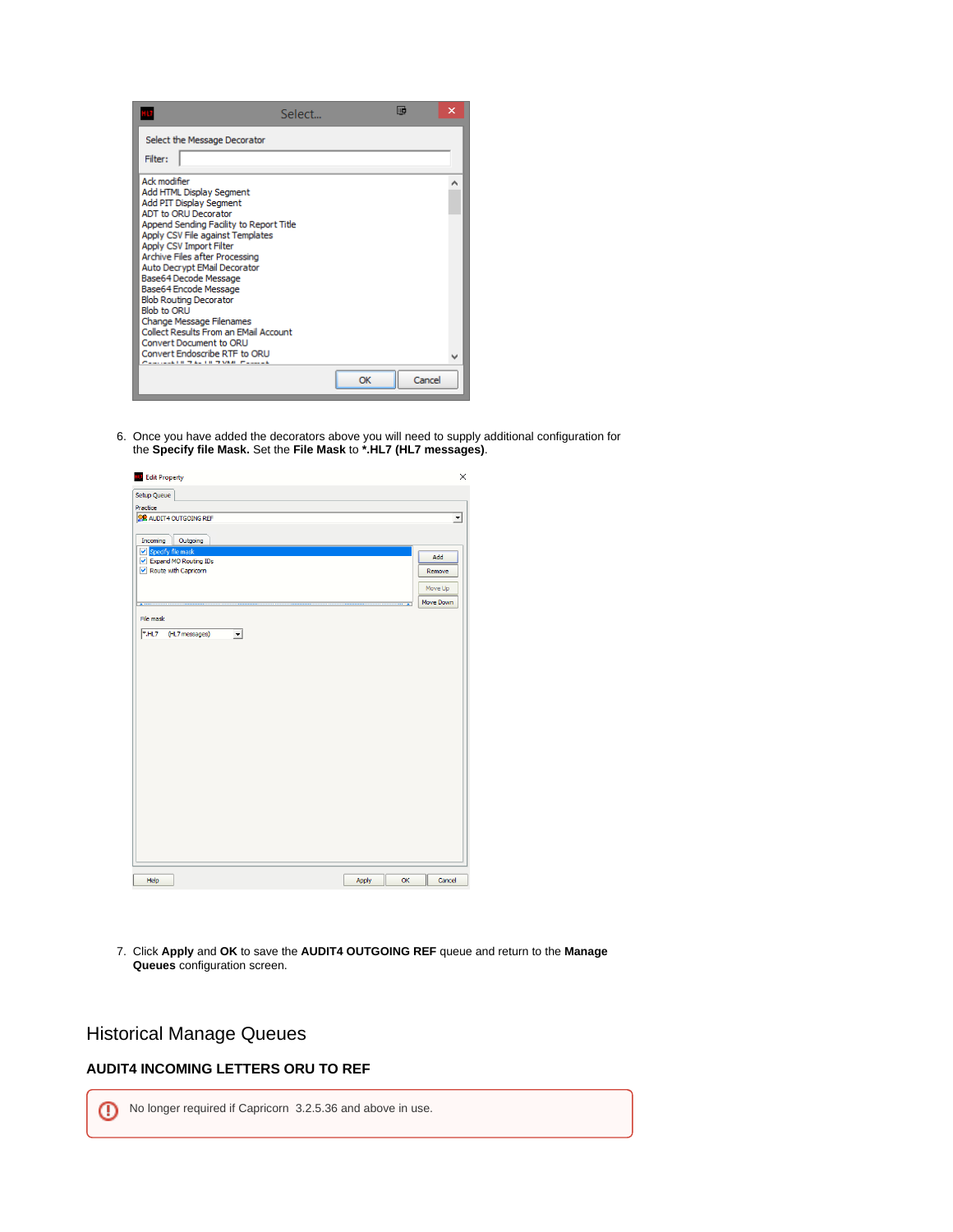1. Select **Manage Queues** from the left panel.

- 2. In the **Managed Queues** menu click **Add.**
- 3. The queue setup window will open.

| Queue Setup                        |    |        |
|------------------------------------|----|--------|
| Queue name                         |    |        |
| AUDIT4 INCOMING LETTERS ORU TO REF |    |        |
| <b>Base Directory</b>              |    |        |
| C: \Inpath \MO\                    |    |        |
|                                    | ΩК | Cancel |

4. Enter the details as outlined below.

|                                                                                      | (Capricorn installed on an Audit4 server machine) -->  |  |
|--------------------------------------------------------------------------------------|--------------------------------------------------------|--|
| Oueue name:<br>LETTERS ORU TO REF                                                    | AUDIT4 INCOMING                                        |  |
| Base Directory:                                                                      | $C:\mathcal{I} \longrightarrow \mathcal{I}$            |  |
|                                                                                      | (Capricorn installed on an Audit 4 client machine) --> |  |
| Oueue name:<br>INCOMING LETTERS ORU TO REF<br>Base Directory:<br>\\Server\Inpath\MO\ | AUDIT <sub>4</sub>                                     |  |

5. Click **OK** on the queue setup, click the queue named **AUDIT4 INCOMING LETTERS ORU TO REF** in the queues to watch for messages and click on **Setup** at the bottom of the configuration window.

## $\odot$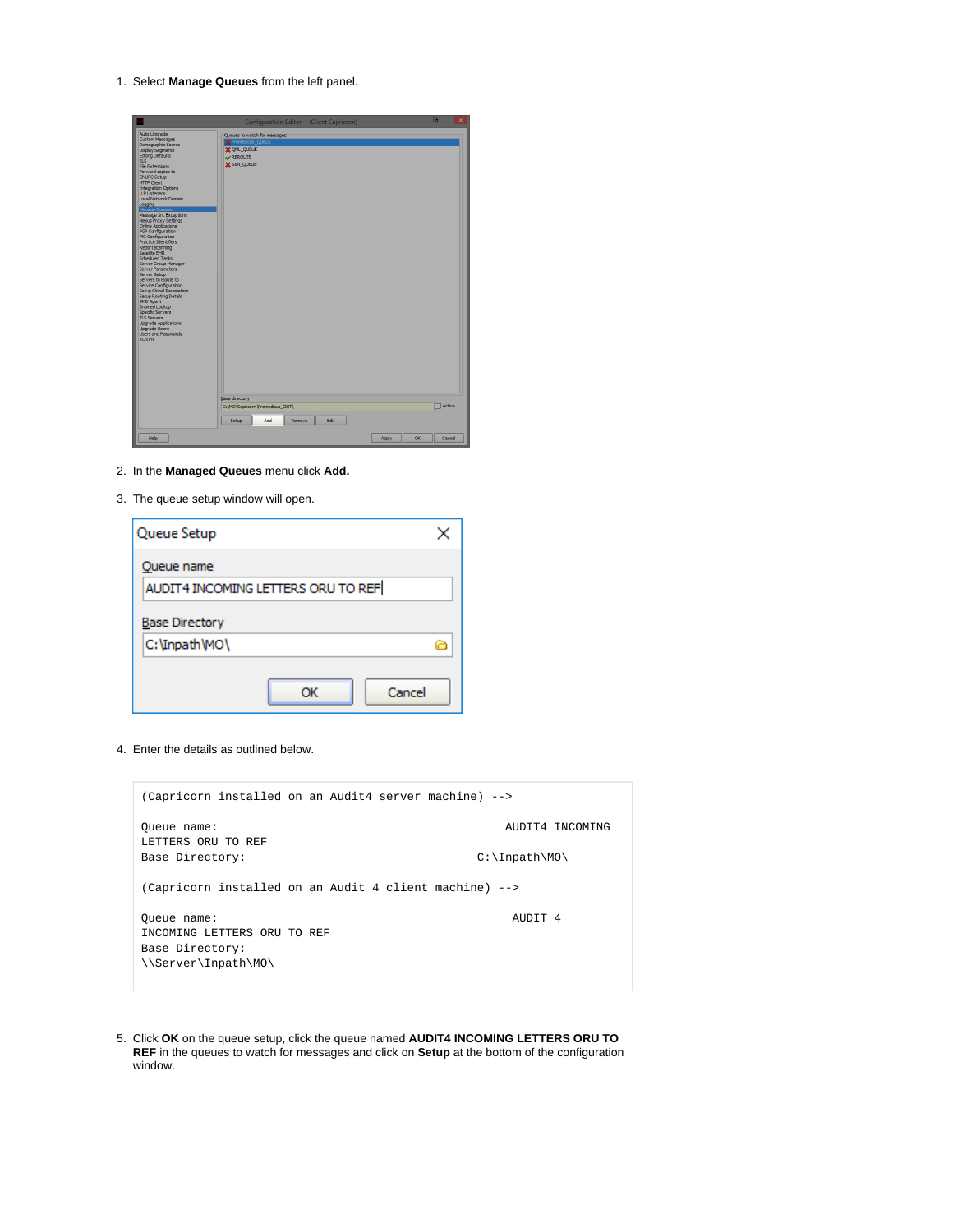

6. In the edit property window, we are going to setup the queue to convert the letters from **ORU** to **REF** for Audit4 import. On the right hand side, click on **Add.**



| NΩ         |
|------------|
|            |
| Additional |
|            |
|            |

7. Once you have added both decorators you will need to supply additional configuration for the **St ore Message in Folder.** Highlight the **Store Message in Folder** decorator on the edit property window. Notice that there are additional configuration options displayed below the decorator list. Make sure **Use Original Filename** is ticked.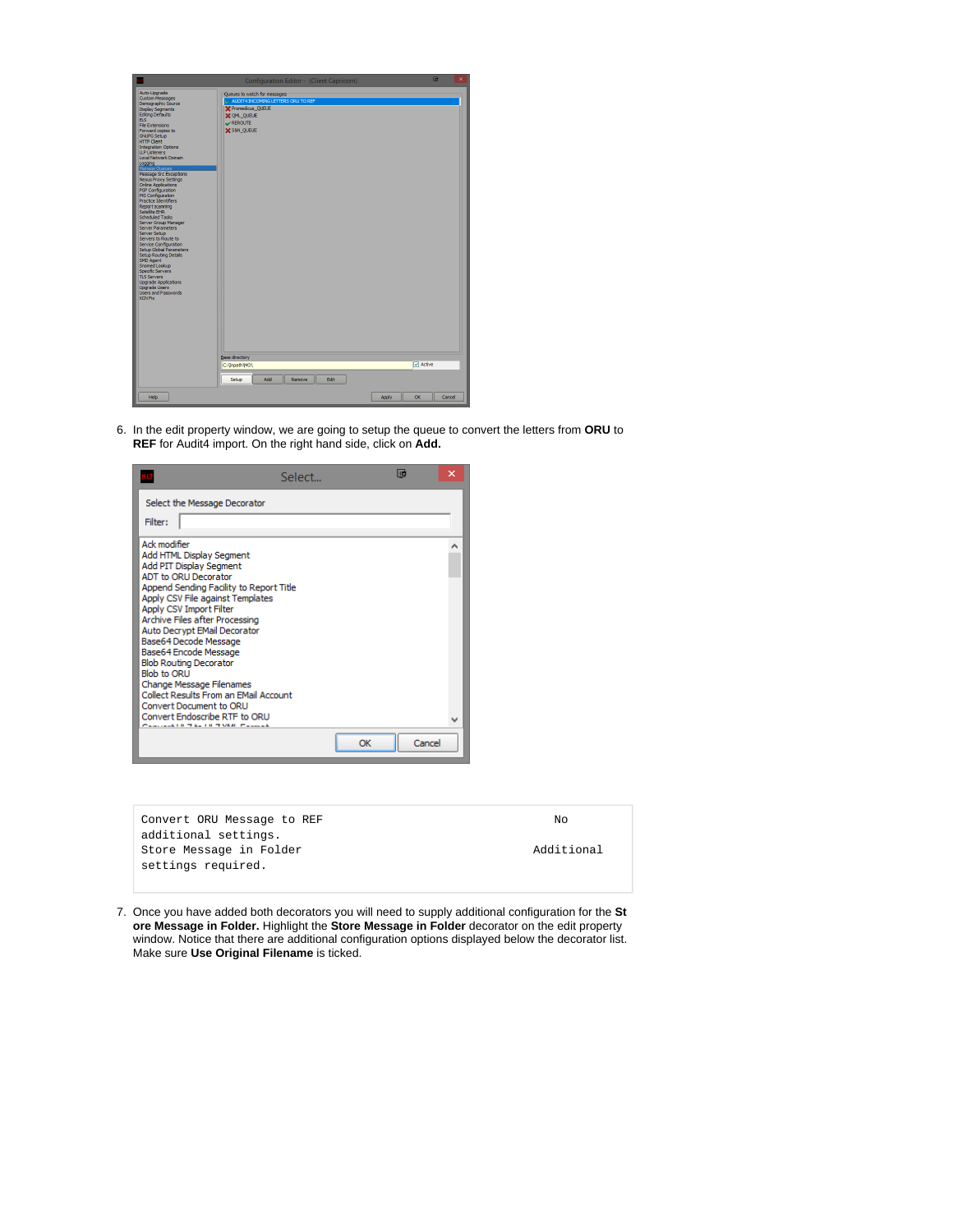| <b>Edit Property</b>                         | 画<br>$\times$         |
|----------------------------------------------|-----------------------|
| Setup Queue                                  |                       |
| Practice                                     |                       |
| <b>SR AUDIT4 INCOMING LETTERS ORU TO REF</b> | $\blacktriangledown$  |
|                                              |                       |
| Incoming                                     |                       |
| Convert ORU Message to REF                   | Add                   |
| Store Message in Folder                      | Remove                |
|                                              |                       |
|                                              | Move Up               |
|                                              | Move Down             |
| <b>Store Message in Folder</b>               |                       |
| V Store Message Store ACK                    |                       |
| Folder                                       |                       |
| C:\Inpath\MO\Letters\<br>Ô                   |                       |
|                                              |                       |
| V Use Original Filename                      |                       |
|                                              |                       |
|                                              |                       |
|                                              |                       |
|                                              |                       |
|                                              |                       |
|                                              |                       |
|                                              |                       |
|                                              |                       |
|                                              |                       |
|                                              |                       |
|                                              |                       |
|                                              |                       |
|                                              |                       |
|                                              |                       |
|                                              |                       |
| Help                                         | OK<br>Cancel<br>Apply |

8. Leave the tick-box's on their default configuration and set the file path for the converted letters to be saved.

| Note:<br>This folder will not exist and will needs to be be created before setting the file<br>path. |  |
|------------------------------------------------------------------------------------------------------|--|
|                                                                                                      |  |
| (Capricorn installed on an Audit 4 server)                                                           |  |
| Store Message in Folder<br>C:<br>\Inpath\MO\Letters\                                                 |  |
| (Capricorn installed on an Audit4 client machine)                                                    |  |
| Store Message in<br>Folder<br>\\Server\Inpath\MO\Letters\                                            |  |

9. Click **Apply** and **OK** to save the **AUDIT4 INCOMING LETTERS ORU TO REF** queue and return to the **Manage Queues** configuration screen.

### <span id="page-8-0"></span>**AUDIT4 OUTGOING RRI TO ACK**

No longer required if Capricorn 3.2.13.61 and above in use.

On the **Manage Queues** screen, click **Add.**

1. On the **Queue Setup** screen, name the queue and set its base directory.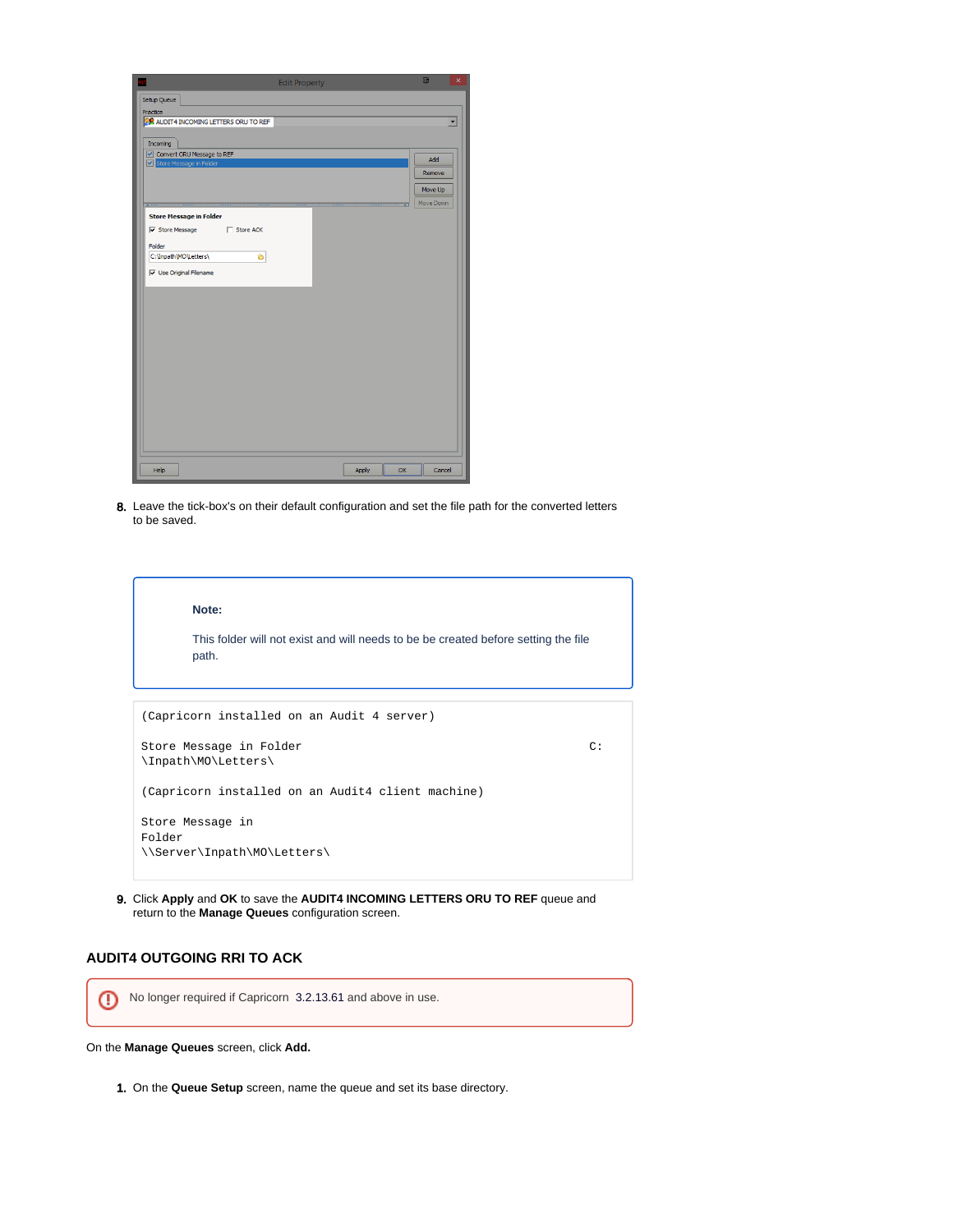

| (Capricorn installed on an Audit4 server machine) -->                                       |                 |
|---------------------------------------------------------------------------------------------|-----------------|
| Oueue name:<br>OUTGOING RRI TO ACK                                                          | AUDIT4          |
| Base Directory:<br>\Inpath\MO\ACKs\ConvertACK                                               | $\mathcal{C}$ : |
| (Capricorn installed on an Audit 4 client machine) -->                                      |                 |
| Oueue name:<br>OUTGOING RRI TO ACK<br>Base directory:<br>\\Server\Inpath\MO\ACKs\ConvertACK | AIIDTT4         |

#### **Note:**

The folder **ConvertACK** will not exist and will need to be created before setting the file path.

- 2. Select **AUDIT4 OUTGOING RRI TO ACK** from the **Queues to Watch for Messages** and click **S etup.**
- 3. Select **Add** from the right side of the **Edit Properties** window.
- 4. You can search the decorators by typing in their name when one of the decorators is highlighted.

```
Modify message with HL7 script. - Additional settings required. 
Store message In folder - addition settings required.
```
- 5. In the **Edit Properties,** we need to add the HL7 Script to the **Modify Message with HL7 Script** configuration section.
- 6. You must paste the script exactly as shown below into the text box in the modifiers configuration. Be sure there are no extra spaces or empty lines at the top.

Hl7 Script.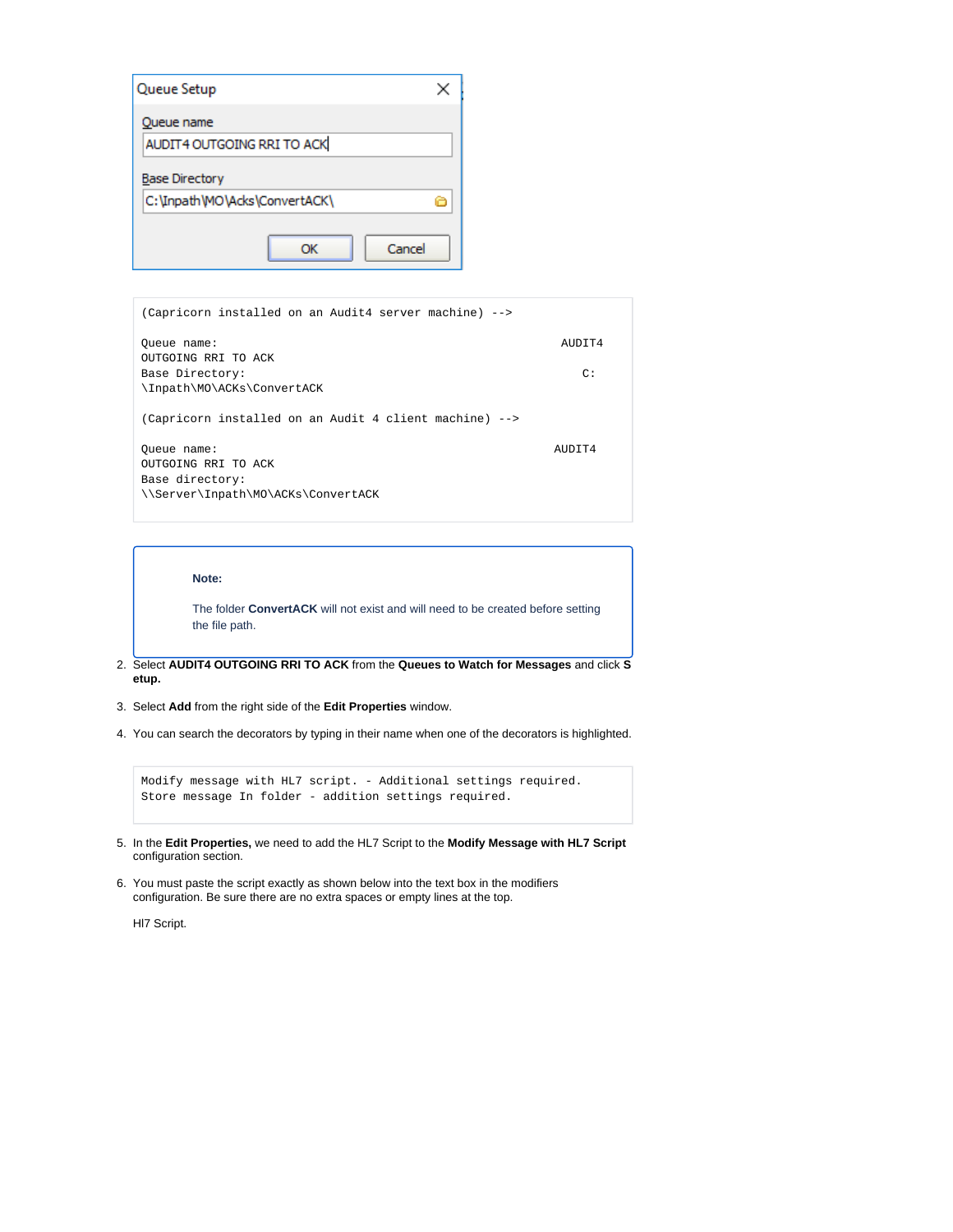| <b>Edit Property</b>                                                | 羅<br>×            |
|---------------------------------------------------------------------|-------------------|
| Schip Queue                                                         |                   |
| <b>Practice</b>                                                     |                   |
| <b>30 ALIDIT4 OUTGOING RRETO ACK</b>                                | ٠                 |
| <b>Incoming</b>                                                     |                   |
| Sil mail's Nessage with H. 7 Script                                 | a.M               |
|                                                                     |                   |
|                                                                     | <b>Rampye</b>     |
|                                                                     | Move Up           |
|                                                                     | <b>Morre Down</b> |
| Action description                                                  |                   |
| <b>Shaket Darta</b><br><b>Output Data</b>                           |                   |
| Dott<br>6H<br><b>F H.7</b>                                          |                   |
| C. Text<br>$C$ Text<br>$C$ ass.<br>C van                            |                   |
|                                                                     |                   |
| Program Test<br>var i drivger;                                      |                   |
| a : Strings                                                         |                   |
| begin<br>HL7 Data is a precreated object with the HL7Data laaded    |                   |
| for i := HL/Data SegmentCaunt-1 dawnto 8 da<br><b>Sendary</b>       |                   |
| 5 in H. Xala Segmentrane (2)<br>Fret (S = 1090) or (s = 1034)) then |                   |
| H. Tista Delete/Jepment()<br>ehse.                                  |                   |
| Fs = 169 Fen<br>begin                                               |                   |
| If H. Xiata GetFieldraked, B. D.B.ID = 'RRT then                    |                   |
| begin<br>H. Xbata. SatFaldvalue(WDC, L.B. O. B. B);                 |                   |
| H. 70sta. SetFieldvalue(ROT, I, S, O, 2, O):<br>end:                |                   |
| wal<br>end:                                                         |                   |
| eral.                                                               |                   |
|                                                                     |                   |
| ×                                                                   |                   |
|                                                                     |                   |
| Help<br>OK.<br>Apply                                                | Campel            |

| Program Test;  |                                      |                                             |                     |                                                           |  |  |
|----------------|--------------------------------------|---------------------------------------------|---------------------|-----------------------------------------------------------|--|--|
| var i:Integer; |                                      |                                             |                     |                                                           |  |  |
|                | s : String;                          |                                             |                     |                                                           |  |  |
| begin          |                                      |                                             |                     |                                                           |  |  |
|                |                                      |                                             |                     |                                                           |  |  |
|                |                                      |                                             |                     | //HL7 Data is a precreated object with the HL7Data loaded |  |  |
|                |                                      | for i := HL7Data.SeqmentCount-1 downto 0 do |                     |                                                           |  |  |
|                | begin                                |                                             |                     |                                                           |  |  |
|                | $s := HL7$ Data. Seqmentname $[i]$ ; |                                             |                     |                                                           |  |  |
|                |                                      |                                             |                     | if not $((s = 'MSH') or (s = 'MSA'))$ then                |  |  |
|                |                                      |                                             |                     | HL7Data.DeleteSeqment(i)                                  |  |  |
|                |                                      | else                                        |                     |                                                           |  |  |
|                |                                      |                                             | if $s = 'MSH'$ then |                                                           |  |  |
|                |                                      |                                             |                     |                                                           |  |  |
|                |                                      | begin                                       |                     |                                                           |  |  |
|                |                                      |                                             |                     | if HL7Data.GetFieldvalue(i, 8, $0,0,0$ ) =                |  |  |
| 'RRI' then     |                                      |                                             |                     |                                                           |  |  |
|                |                                      |                                             | begin               |                                                           |  |  |
|                |                                      |                                             |                     | HL7Data.SetFieldvalue('ACK', i, 8,                        |  |  |
| 0, 0, 0);      |                                      |                                             |                     |                                                           |  |  |
|                |                                      |                                             |                     | HL7Data.SetFieldvalue('R01', i, 8,                        |  |  |
| 0, 2, 0);      |                                      |                                             |                     |                                                           |  |  |
|                |                                      |                                             | end:                |                                                           |  |  |
|                |                                      |                                             |                     |                                                           |  |  |
|                |                                      | end;                                        |                     |                                                           |  |  |
|                | end;                                 |                                             |                     |                                                           |  |  |
| end.           |                                      |                                             |                     |                                                           |  |  |
|                |                                      |                                             |                     |                                                           |  |  |

7. If you haven't already, you will need to add the **Store Message in Folder** Decorator to the **AUDI T4 OUTGOING RRI TO ACK** Queue.

| <b>Edit Property</b>                        |              | o<br>×            |
|---------------------------------------------|--------------|-------------------|
| Scho Queue                                  |              |                   |
| <b>Practice</b>                             |              |                   |
| <b>39 AUDIT 4 OUTGOING RRETO ACK</b>        |              | 킈                 |
|                                             |              |                   |
| Incoming Cutgoing                           |              |                   |
| El Modify Message with HL7 Script           |              | AN.               |
| <b>D</b> Store Message in Feld              |              | <b>Ramove</b>     |
|                                             |              |                   |
|                                             |              | Move Ltd.         |
|                                             |              | <b>Morre Down</b> |
| Store Message in Folder                     |              |                   |
| <b>W</b> Store Message<br>$\Gamma$ Stee ACC |              |                   |
|                                             |              |                   |
| Folder                                      |              |                   |
| C/Brawfi/M3/Adic/AdioDutgaing<br>۰          |              |                   |
| <b>P</b> Use Original Filename              |              |                   |
|                                             |              |                   |
|                                             |              |                   |
|                                             |              |                   |
|                                             |              |                   |
|                                             |              |                   |
|                                             |              |                   |
|                                             |              |                   |
|                                             |              |                   |
|                                             |              |                   |
|                                             |              |                   |
|                                             |              |                   |
|                                             |              |                   |
|                                             |              |                   |
|                                             |              |                   |
|                                             |              |                   |
|                                             |              |                   |
| Help                                        | OK.<br>Apply | Comod             |
|                                             |              |                   |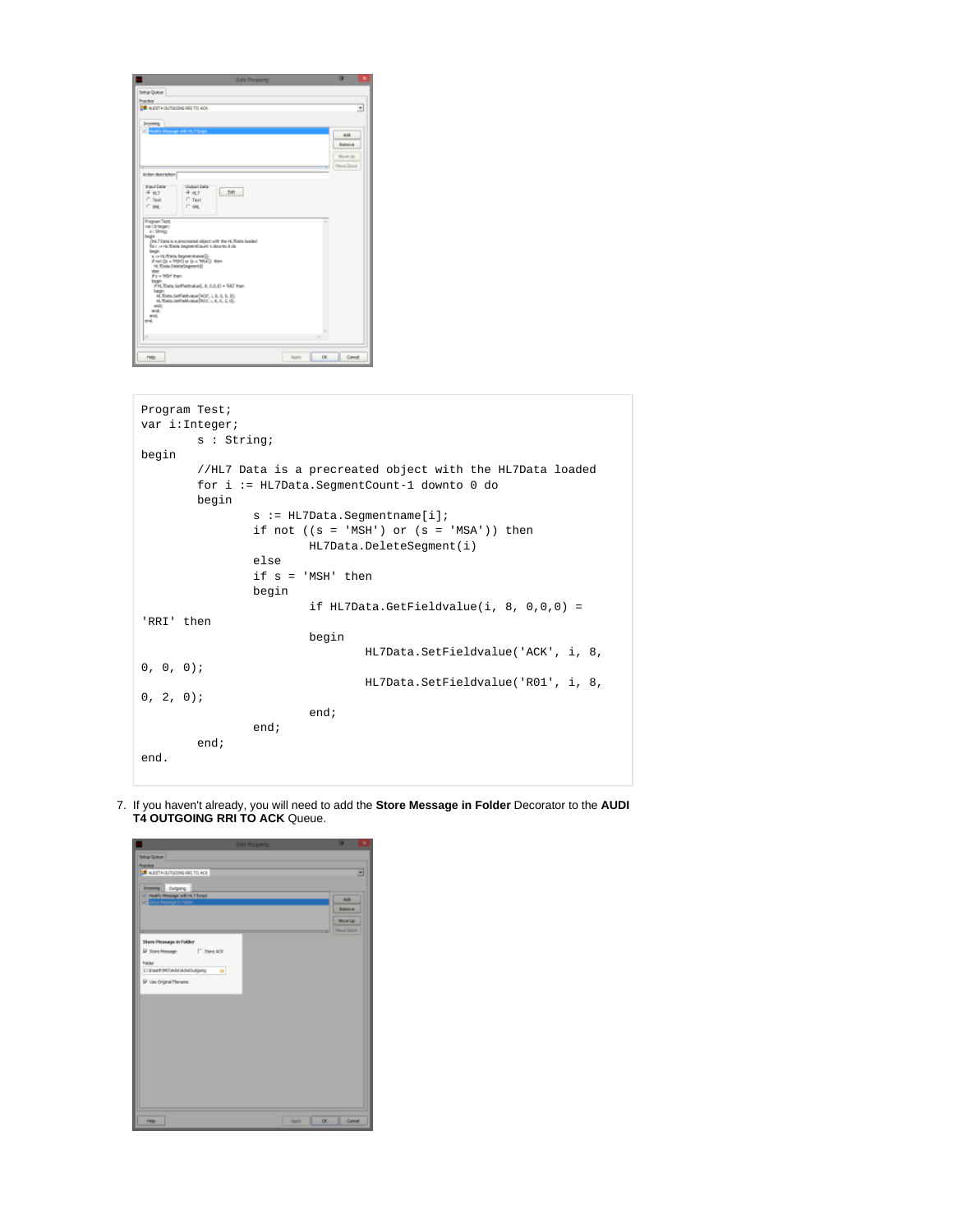```
(Capricorn installed on a Audit4 Server Machine) -->
Store Message in Folder: C:
\Inpath\MO\ACKs\ACKsOutgoing
(Capricorn installed on a Audit4 Client Machine) -->
Store Message in Folder: 
\\Server\Inpath\MO\ACKs\ACKsOutgoing
```
- 8. Click **Apply** and **OK** to save the **AUDIT4 OUTGOING RRI TO ACK** Queue and return to the **Ma nage Queues** configuration Screen.
- 9. Click **Apply** and **OK** to save the current configuration and to exit the Capricorn configuration editor.

You have now completed the configuration for the Medical Objects Capricorn to download and send acknowledgements.

# <span id="page-11-0"></span>Software for Specialists (Audit4) Configuration.

You will need to contact the Software4Specialist Help-Desk so that they can configure Audit4 to Import the Letters and Lab results and the export of Acknowledgments.

```
Department: Support
Contact Number: 1300 133 308
Organisation: Software for Specialists (Audit4)
```
Audit4 will require the following Configuration:

- 1. Letters are to be imported from: **C:\Inpath\MO\Letters** Previously this was the path defined by the **Convert Letters to REF** queue's **Store Message in folder** decorator.
- 2. Lab results are to be imported from: **C:\Inpath\MO\Labs**
- 3. Acknowledgements are to be exported to: **C:\Inpath\MO\ACKs\ACKsOutgoing**

Previously this was the path defined by the **Base directory** for the **ConvertACK** Queue.

(Capricorn installed on a Audit4 Server Machine) -->

i. Store Message in Folder: C**:\Inpath\MO\Acks**

```
(Capricorn installed on a Audit4 Client Machine) -->
```
ii. Store Message in Folder: \\**Server\Inpath\MO\Acks**

19. Click **Apply** and **OK** to save the **Convert Acks** Queue and return to the Managed Queue configuration Screen.

20. Click **Apply** and **OK** to save the current configuration and to exit the Capricorn configuration editor.